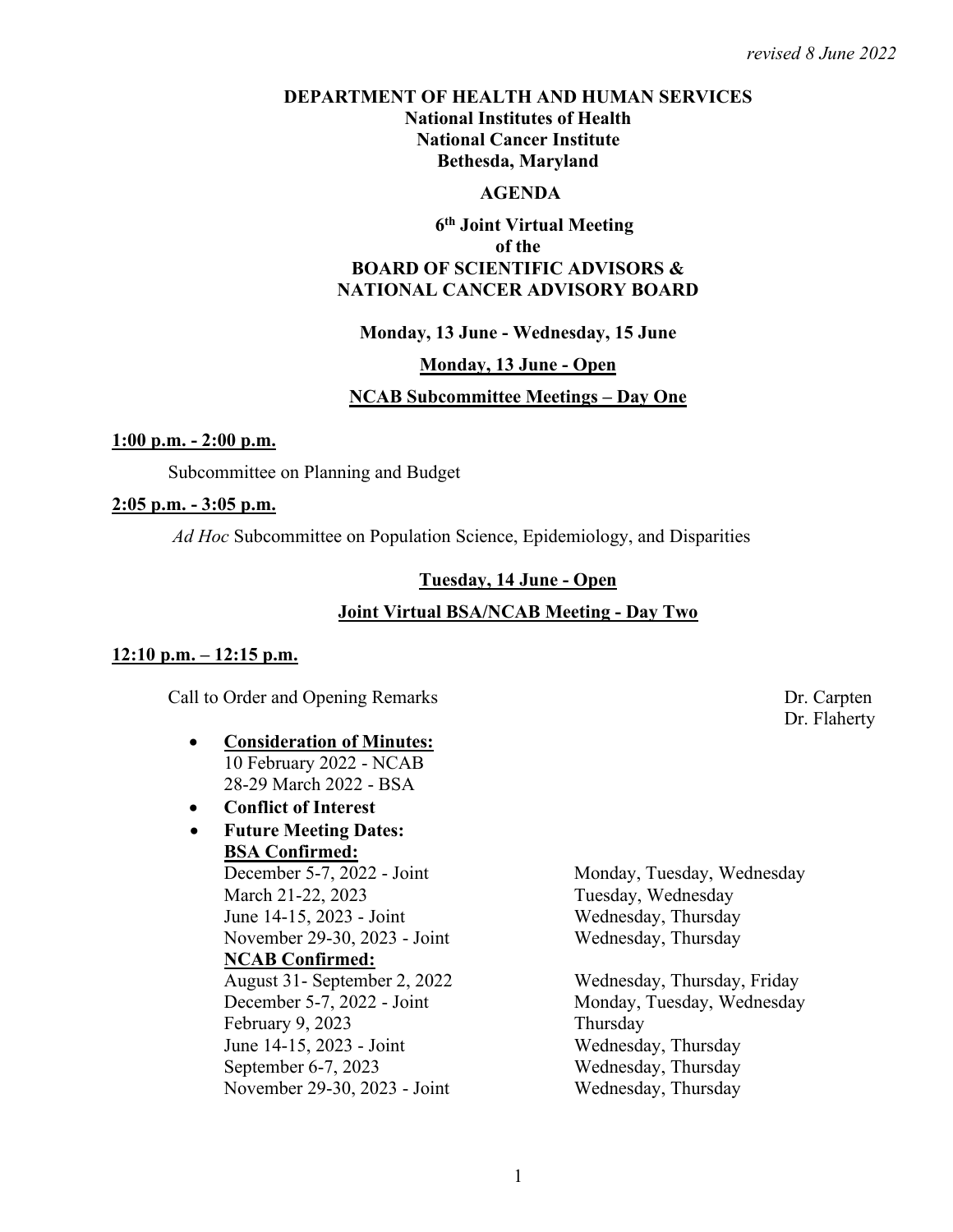| <b>BSA to be Confirmed</b>                                                                       |                              |               |
|--------------------------------------------------------------------------------------------------|------------------------------|---------------|
| March 19-20, 2024                                                                                | Tuesday, Wednesday           |               |
| June 11-13, 2024 - Joint                                                                         | Tuesday, Wednesday, Thursday |               |
| December 2-4, 2024 - Joint                                                                       | Monday, Tuesday, Wednesday   |               |
| <b>NCAB</b> to be Confirmed:                                                                     |                              |               |
| February 8, 2024                                                                                 | Thursday                     |               |
| June 11-13, 2024 - Joint                                                                         | Tuesday, Wednesday, Thursday |               |
| September 3-5, 2024                                                                              | Tuesday, Wednesday, Thursday |               |
| December 2-4, 2024 - Joint                                                                       | Monday, Tuesday, Wednesday   |               |
| $12:15$ p.m. $-1:00$ p.m.                                                                        |                              |               |
| NCI Acting Director's Report                                                                     |                              | Dr. Lowy      |
| $1:00 \text{ p.m.} - 1:20 \text{ p.m.}$                                                          |                              |               |
| Legislative Report                                                                               |                              | Ms. Holohan   |
| $1:20$ p.m. $-1:50$ p.m.                                                                         |                              |               |
| President's Cancer Panel Report: Closing Gaps in Cancer Screening                                |                              | Dr. Williams  |
| $1:50$ p.m. $-2:20$ p.m.                                                                         |                              |               |
| Myeloid Malignancies: The Journey from Basic Molecular Biology to<br><b>Clinical Application</b> |                              | Dr. Larson    |
| $2:20$ p.m. $-3:20$ p.m.                                                                         |                              |               |
| Human Tumor Atlas Network (HTAN) Update                                                          |                              |               |
| - Data Coordinating Center                                                                       |                              | Dr. Cerami    |
| - Vanderbilt Pre-cancer Atlas HTAN Center: Biology Underlying the                                |                              |               |
| Initiation of Colorectal Cancer within a Diverse Population                                      |                              | Dr. Shrubsole |
| - OHSU Advanced Cancer Atlas HTAN Center: Dynamics of Tumor                                      |                              | Dr. J. Gray   |
| <b>Evolution and Clinical Implications</b>                                                       |                              |               |
|                                                                                                  |                              |               |
| $3:20$ p.m. $-3:50$ p.m.                                                                         |                              |               |

Break and Adjournment of Open Session

### **Tuesday, 14 June - Closed**

### **4:00 p.m. – 5:30 p.m.**

 *This portion of the meeting is being closed to the public in accordance with the Provisions set forth in Sections 552b(c) (4), 552b(c) (6). Title 5 U.S. Code and 10(d) of The Federal Advisory Committee Act, as amended (5 U.S.C. appendix 2).* 

- Grants Review
- Discussion of Personnel and Proprietary Issues

# **5:30 p.m.**

Adjournment of Closed Session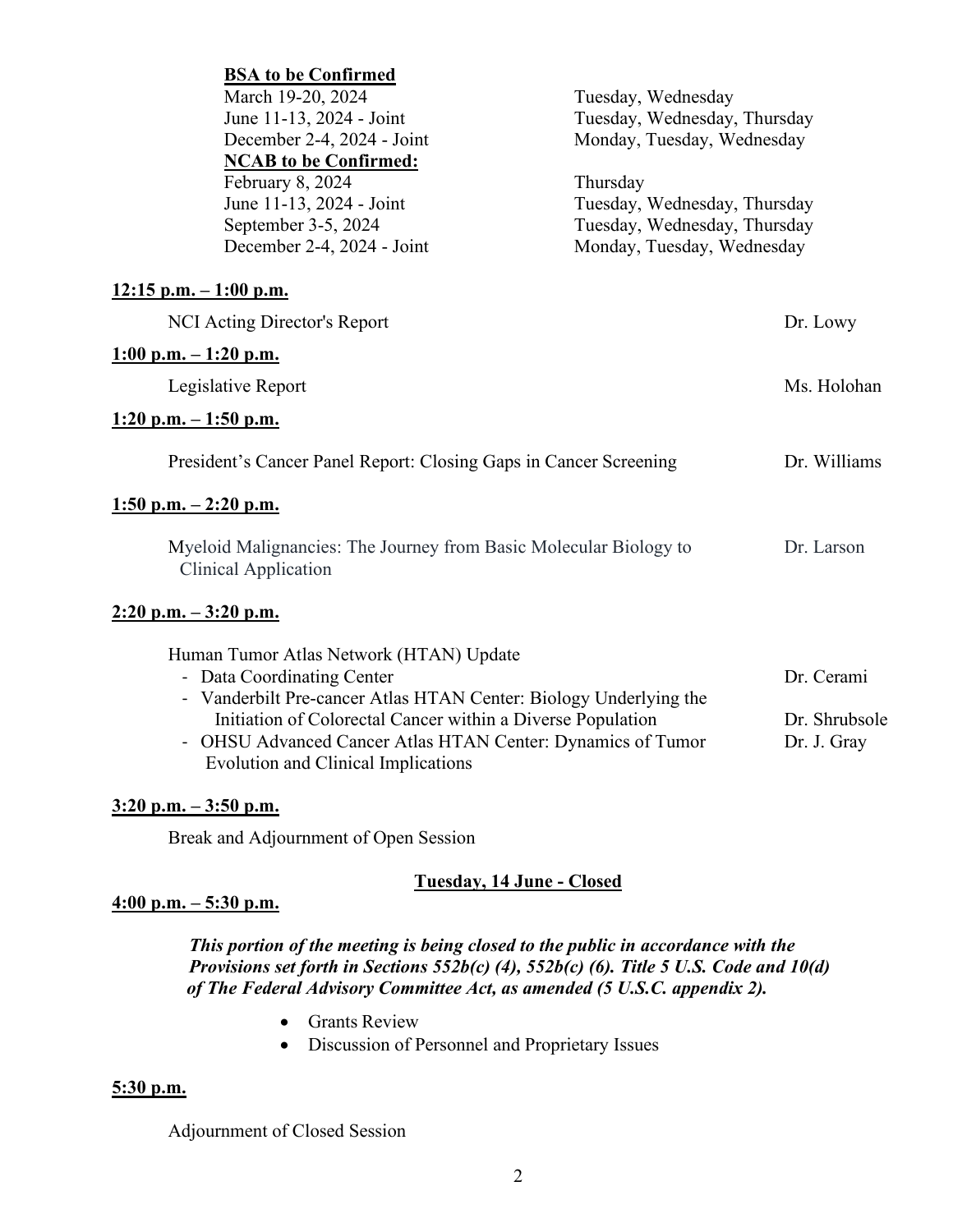# **Wednesday, 15 June – Open**

## **Joint Virtual BSA/NCAB Meeting – Day Three**

## **1:00 p.m. – 1:05 p.m.**

| Call to Order and Opening Remarks                                                                                                   | Dr. Carpten<br>Dr. Flaherty |
|-------------------------------------------------------------------------------------------------------------------------------------|-----------------------------|
| *RFA**Coop. Agr. and ***PAR Concepts - New                                                                                          |                             |
| $1:05$ p.m. $-1:25$ p.m.                                                                                                            |                             |
| <b>Division of Cancer Biology</b>                                                                                                   |                             |
| The Metastasis Research Network (MetNet): MetNet Research Projects<br>(U01) (PAR)                                                   | Dr. Watson                  |
| $1:25$ p.m. $-1:45$ p.m.                                                                                                            |                             |
| Basic/Translational Research on Health Disparities in HIV/AIDS<br>and Cancer (RFA)                                                  | Dr. Read-Connole            |
| $1:45$ p.m. $-2:05$ p.m.                                                                                                            |                             |
| Mechanistic Links Between Diet, Lipid Metabolism, and Tumor Growth<br>and Progression (PAR)                                         | Dr. Willis                  |
| $2:05$ p.m. $-2:25$ p.m.                                                                                                            |                             |
| <b>Division of Cancer Control and Population Sciences</b>                                                                           |                             |
| Advancing Adolescent Tobacco Cessation Intervention Research (RFA)                                                                  | Dr. Grana Mayne             |
| $2:25$ p.m. $-2:45$ p.m.                                                                                                            |                             |
| Cannabis and Cannabinoid Use in Adult Cancer Patients During Treatment:<br>Assessing Benefits and Harms (RFA)                       | Dr. Freedman                |
| $2:45$ p.m. $-3:15$ p.m.                                                                                                            |                             |
| <b>Division Of Cancer Prevention</b>                                                                                                |                             |
| Cancer Screening Research Network to Evaluate Multi-Cancer Early Detection<br>Assays for Clinical Utility in Cancer Screening (RFA) | Dr. Castle                  |
| $3:15$ p.m. $-3:35$ p.m.                                                                                                            |                             |
| <b>Office of the Director</b>                                                                                                       |                             |
| Transformative Educational Advancement and Mentoring Network (TEAM)<br>(RFA)                                                        | Dr. Bailey                  |
| $3:35$ p.m. $-3:45$ p.m.                                                                                                            |                             |
| <b>Break</b>                                                                                                                        |                             |